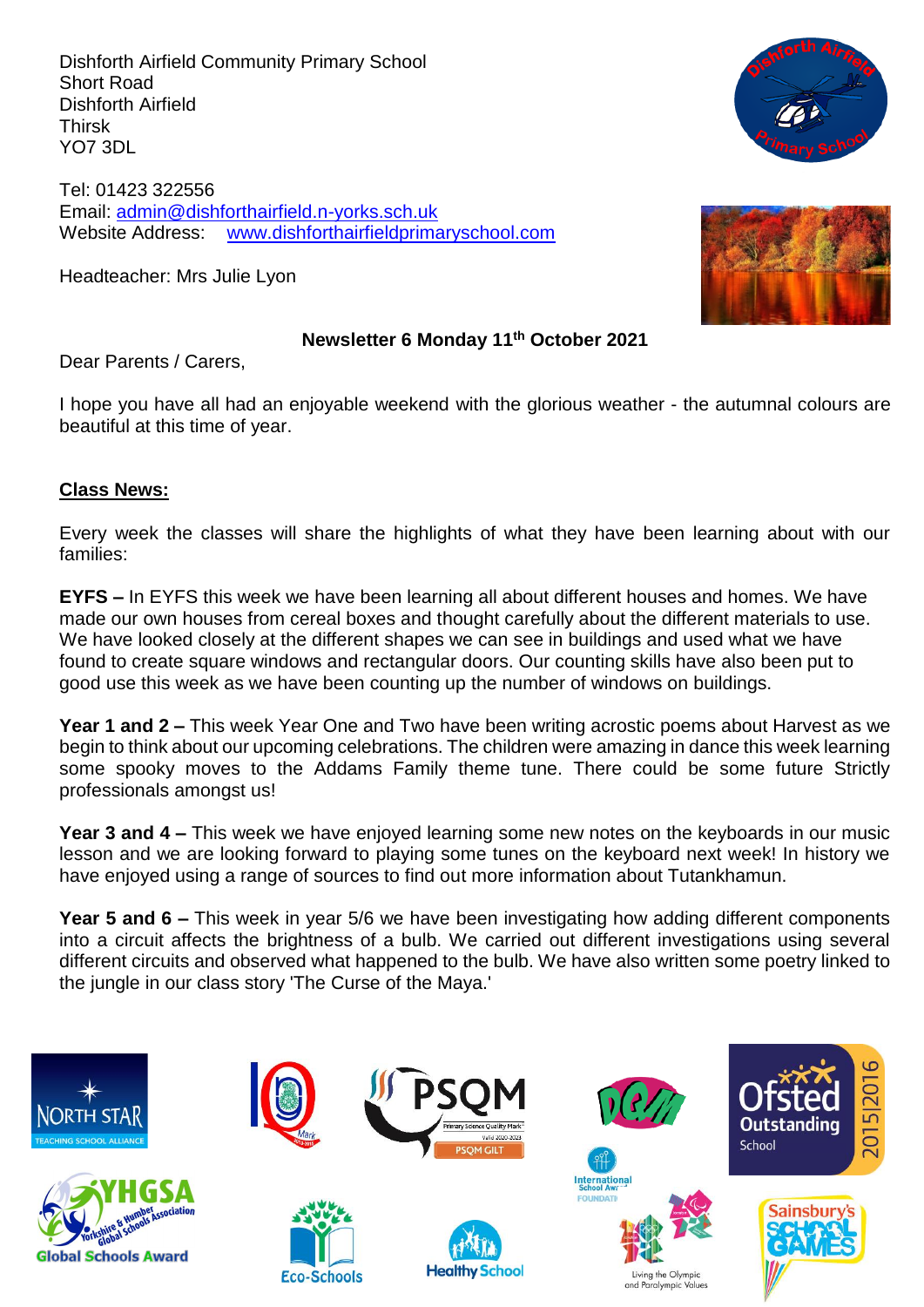



## **Fiji Day**

To celebrate Fiji Day which was yesterday, the children have been exploring the culture and asking lots of questions. The children have listened to a piece of traditional Fijian music and learnt a Fijian dance.

## **School Council**

Our School Council members for the academic year have been duly elected and are as follows:

Year 1 – Oscar Year 2 - Florence Year 3 - Alyssa Year 4 - Evie Year 5 - Kelsey Year 6 - Michael

## **Parents Evening**

Staff will liaise together this week regarding parent evening times and your slot will be confirmed in a letter before Friday.

## **Clubs**

Clubs started last week and they will finish week ending the 26<sup>th</sup> November. I would like to thank the staff for giving up their time to run the clubs which will be after school until 4pm. No teacher led clubs will run during the week of 18<sup>th</sup> October due to parents evening, however sporting start will still run on Tuesday 19<sup>th</sup> October.



# **Harvest Festival – Reception – Year 6 children**

Our school Harvest Festival is on Friday 22<sup>nd</sup> October at 9am.Children in Reception – Year 6 will be taking part in this (not Nursery).

Parents are welcome to join us for this celebration in the school hall.













Living the Olympic

and Paralympic Values

International<br>School Award



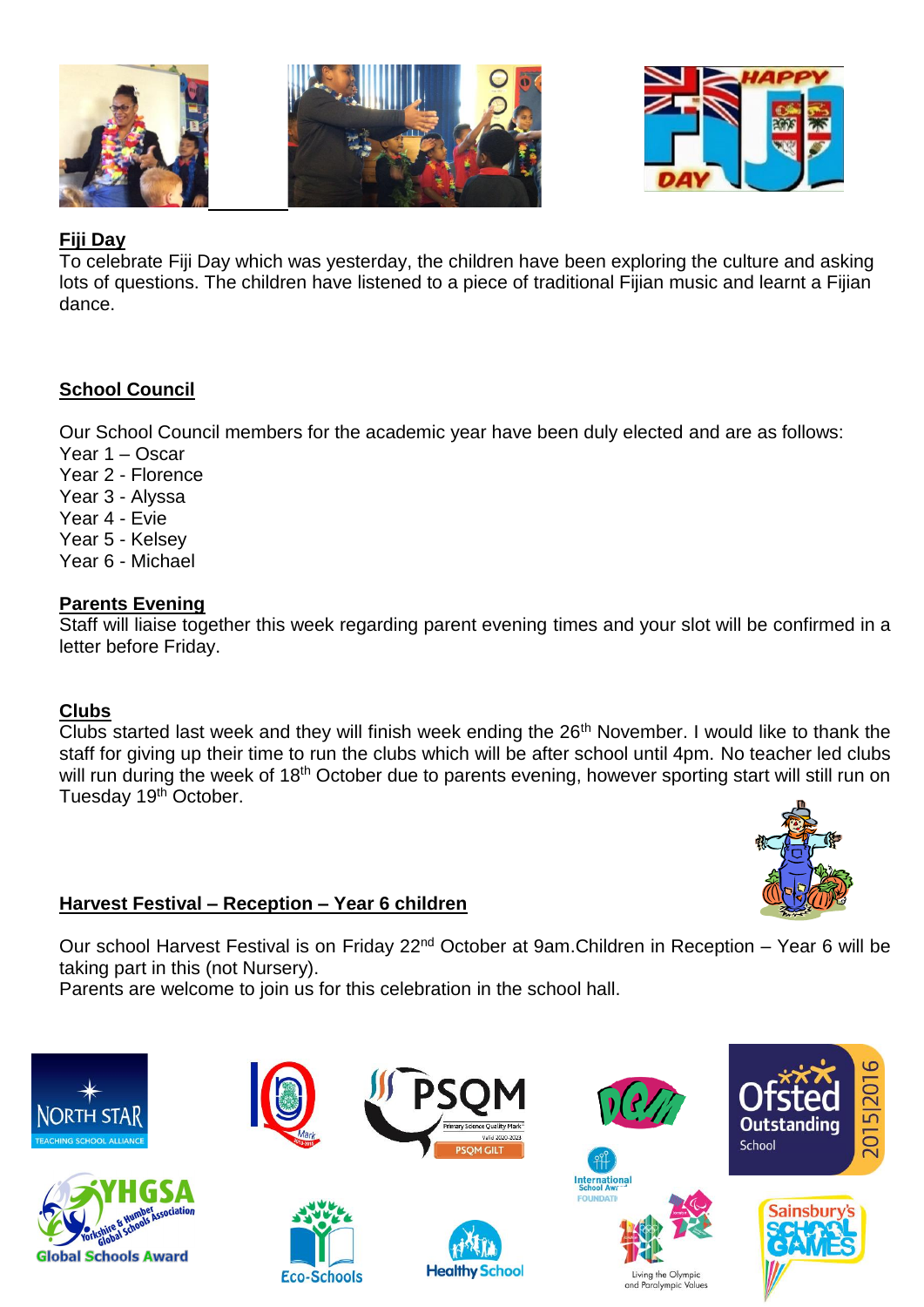## **Harvest – Food Bank Donations**

This year for Harvest, we will be supporting Ripon Community House Food

Support as chosen by our School Council. Food support provides emergency parcels for people in crisis in Ripon, Boroughbridge and the surrounding villages. If you would like to donate dried goods, tinned food or long-life milk then please can you send them into school by Monday 18<sup>th</sup> October there will be a box near the front entrance. Thank you.

## **Individual School Photograph Day – tomorrow!**

On Tuesday 12<sup>th</sup> October it is school photograph day. As with previous years the family

photographs are to be taken first from 8.30am, these are for children in school who have siblings who are not at school. If this applies to you, please come to school for 8.30am to have your children photographed together. Individual photographs and siblings who come to this school will be taken during the school morning.

# **PE Kit**

A reminder that now the weather is turning a bit cooler, the children can wear a black or navy tracksuit for PE.

# **Advance notice – no after school Dandelions on 10 th November 2021**

There will be no after school Dandelions childcare on Wednesday 10<sup>th</sup> November 2021 due to staff training.

# **Promotional School Dinners**

# **Bonfire Night – Friday 5th November**

Sloppy Joe Style Sausages in a Bun Or Bonfire Bean & Cheese Pie With Crusty Bread

> Potato Wedges Sweetcorn and Peas

Chocolate & Vanilla Swirls With an Apple Wedge







**Eco-Schools** 









and Paralympic Values







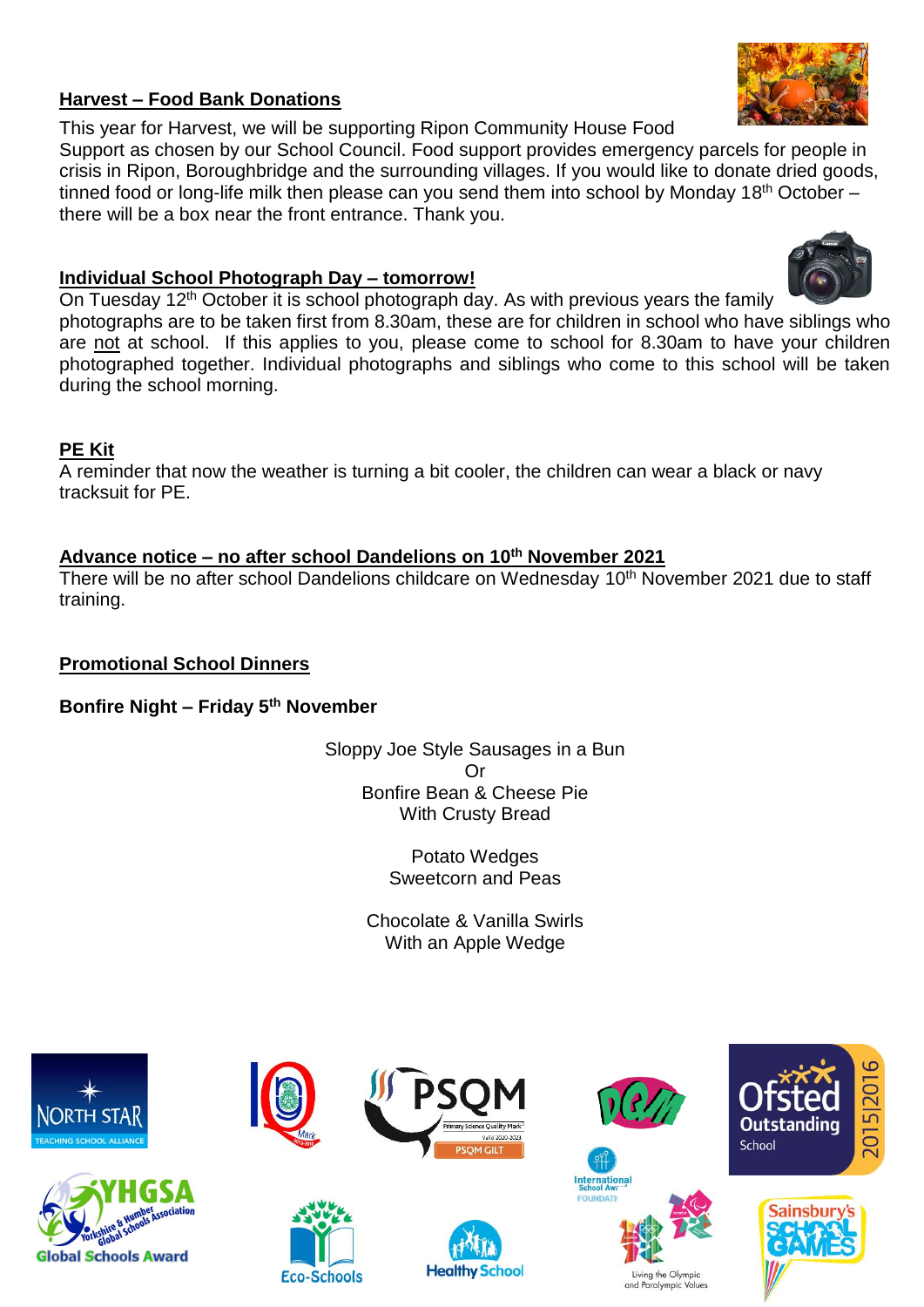## **Makaton sign of the week**

We have a growing number of children in school who are using Makaton to support their communication. During assemblies, we are continuing on developing some basic signs.

This week's sign is Teacher.

Here is a link to the Makaton site.<https://wetalkmakaton.org/>





# **AWARDS**

## **Celebration Assembly**

On Friday, we have our Celebration Assembly. This week the following children were given our weekly awards;

#### **Celebration Cup**

The cup this week goes to someone who impresses us every day with their fantastic attitude and sunny outlook. This person tries their hardest with everything she does and is always willing to listen to her friends and teachers so that she can continue to improve.

We are so proud of you – keep shining!

Congratulations and well done to …

Audrey!



#### **Ribbons**

**EYFS** - The ribbon this week goes to someone who is trying so hard with their writing. They are showing great enthusiasm when learning each new sound and are using this knowledge in their independent learning. Well done to Georgina!

**Year 1 / 2 –** The ribbon this week goes to someone who has pushed themselves to write independently and who has presented their work really beautifully. Well done for trying your best and writing a lovely poem, Seb!

**Year 3 / 4** – This week the ribbon goes to someone who shown fantastic resilience and confidence in maths. This person has tackled maths problems with determination and good strategies. We are very proud of them. Well done to Evie!

**Year 5 / 6** – The ribbon this week goes to someone who is setting a wonderful example of behaviour and hard work in school. This person is kind, compassionate and responsible and is always doing the right thing. We are so impressed with this person's attitude towards their work and we can't wait to see what else they are going to achieve in year 6! Well done to Nicole!

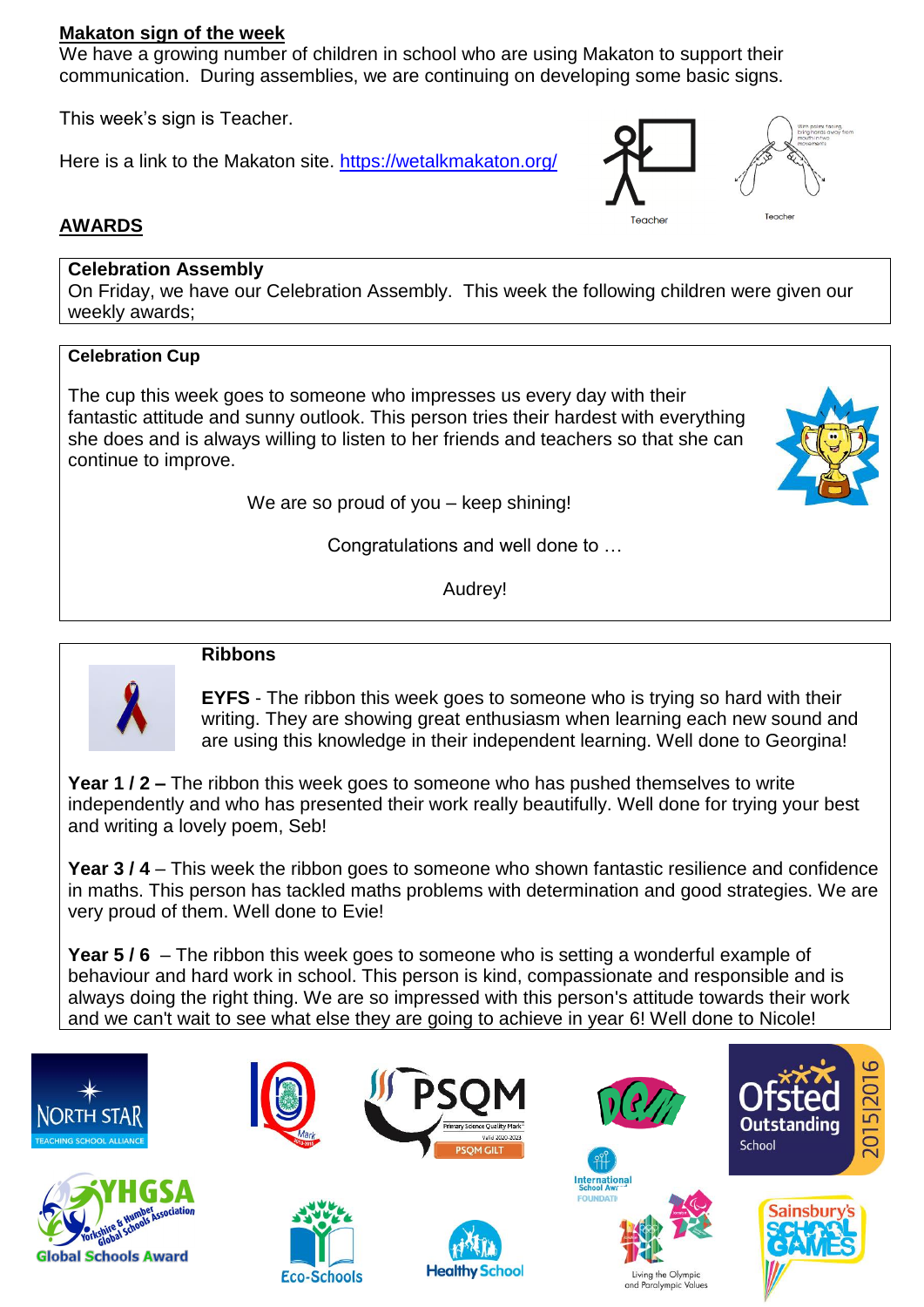#### **Values in Action**

This week our Values Award goes to Jacob. Jacob has demonstrated the school values of compassion, co-operation and resilience through being a dining hall helper where he helps everyone and doesn't give up.

Jacob was nominated by Joseph.

Well done, Jacob!

| <b>Attendance</b><br>Good attendance at school is key to your child's progress. |                 |          |                 |  |  |  |
|---------------------------------------------------------------------------------|-----------------|----------|-----------------|--|--|--|
| Week Commencing 4th October 2021                                                |                 |          |                 |  |  |  |
| <b>Reception</b>                                                                | <b>Year 1/2</b> | Year 3/4 | <b>Year 5/6</b> |  |  |  |
| 100%                                                                            | 96%             | 95%      | 94%             |  |  |  |

Kind regards,

Mrs Julie Lyon Head Teacher